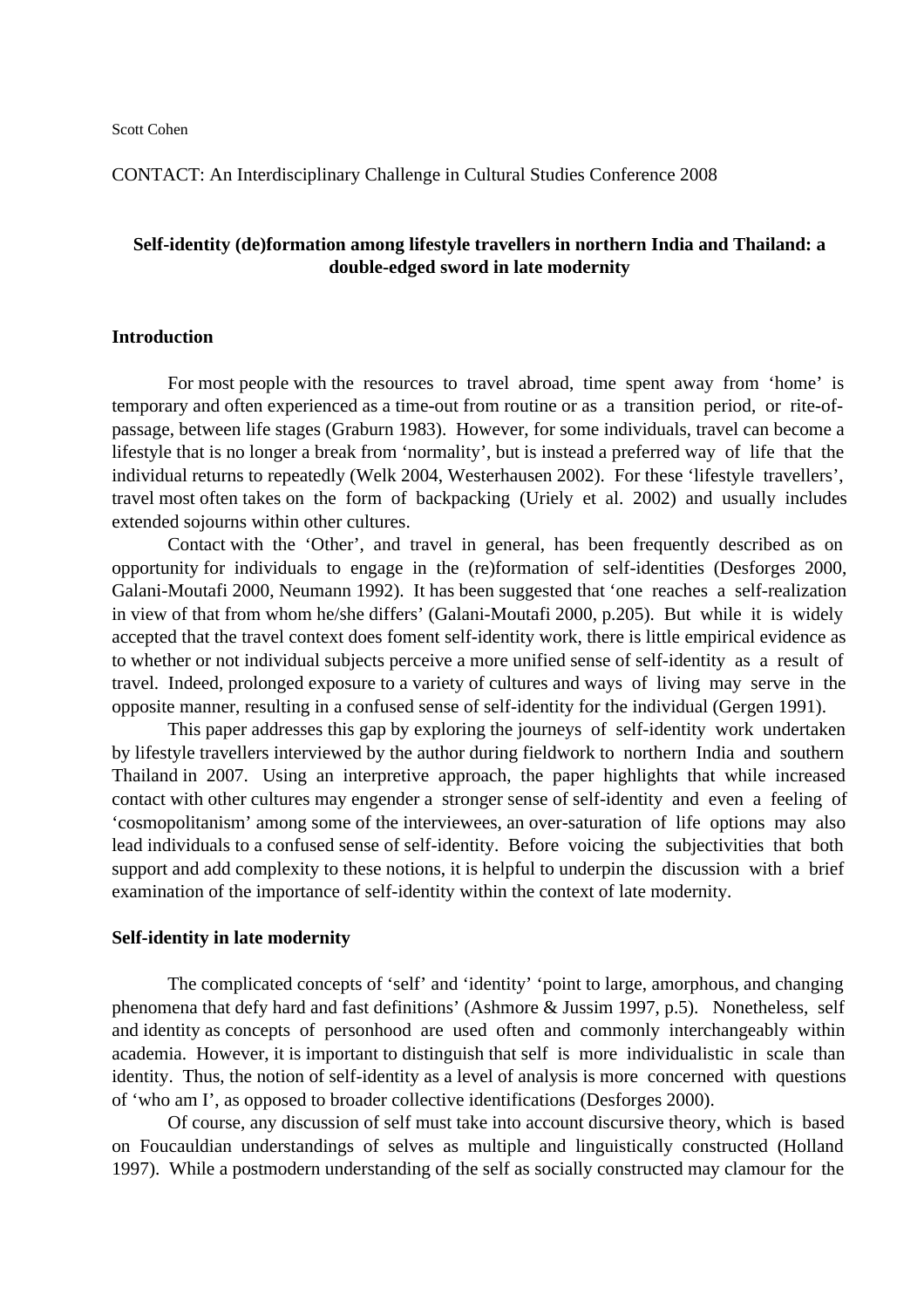death of the subject as agent (Cohen & Taylor 1992), it cannot deny that many individuals still seek a coherent sense of self as an 'anchoring device' (Kuentzel 2000). The need for an anchoring device is attributed to living in a world of increasing fragmentation and pluralisation of context (Giddens 1991).

 Giddens (1991) has conceptualised late modernity as offering a plurality of choices wherein the concept of lifestyle has gained increasing importance. While self-identity tended to be handed down in more traditional societies, late modernity is marked by a social 'openness' in which self-identity is increasingly up for negotiation among a diversity of options. As such, Giddens (1991, p.81) has suggested that 'the more post-traditional the settings in which an individual moves, the more lifestyle concerns the very core of self-identity, its making and remaking.'

In fact, Gergen (1991) has suggested that the pluralisation of life choices offered through mounting exposure to media, new technologies (such as the airplane) and other forms of social communication has resulted in the saturation of the self. Gergen recognised that while some may feel liberated by the postmodern condition, such as Urry's (2002) 'post-tourist' for instance, others may feel what he (1991, p.73) has described as 'multiphrenia', which refers to 'the splitting of the individual into a multiplicity of self-investments.' Within the dimensions of space and time, multiphrenia is likely accompanied by a degree of 'deterritorialisation' of home, a concept commonly used within globalisation studies to refer to a weakening connection between culture and place (Hannerz 2002). Multiphrenia also bears resemblance to Erikson's (1968) depiction of 'identity crisis', wherein an individual may experience a subjective sense of identity confusion that is characterised by behavioural disarray (Cote & Levine 2002).

Although, where multiphrenia differs from identity crisis is that the former is not characterised as an illness. While the experience of multiphrenia can be disconcerting for some, for others, it may be 'suffused with a sense of expansiveness and adventure' (Gergen 1991, p.74). This more positive spin on multiphrenia can be linked to 'cosmopolitanism', which is described as self-identity formation through selective appropriation from the world's different cultural forms (Hannerz 2002). Of course, in the sense of 'selective appropriation', this definition of cosmopolitanism is likely giving too much agentic clout to the individual and under representing the power of discourse.

Nonetheless, it is possible that individuals experiencing the social saturation and potential deterritorialisation of late modernity may react along a spectrum ranging from identity confusion through to an embracement of the condition. Moreover, an embracement might entail the ongoing formation of a perceived coherent sense of self-identity based primarily on one cultural form, or it might extend to multiple forms, as in the ideal of cosmopolitanism.

 Returning to the context of lifestyle travellers, extended sojourns within other cultures offers both exposure to other ways of living (Neumann 1992) and prospective physical distancing from one's own culture. However, recent research on backpacker enclaves suggests that some travellers significantly buffer themselves from contact with the Other through refuge among common cultures in the bubble of the enclave (Wilson & Richards 2008). Thus, the exposure to other cultures that one experiences through travel is variable. In addition to a lifestyle traveller's degree of time spent in enclaves and intentional engagement with other cultures, identity (de)formation is surely also individualised and contextualised. As such, the paper's focus now turns to the individual journeys of the study's lifestyle travellers, in an effort to interpret the potential self-identity work taking place in this highly mobile group.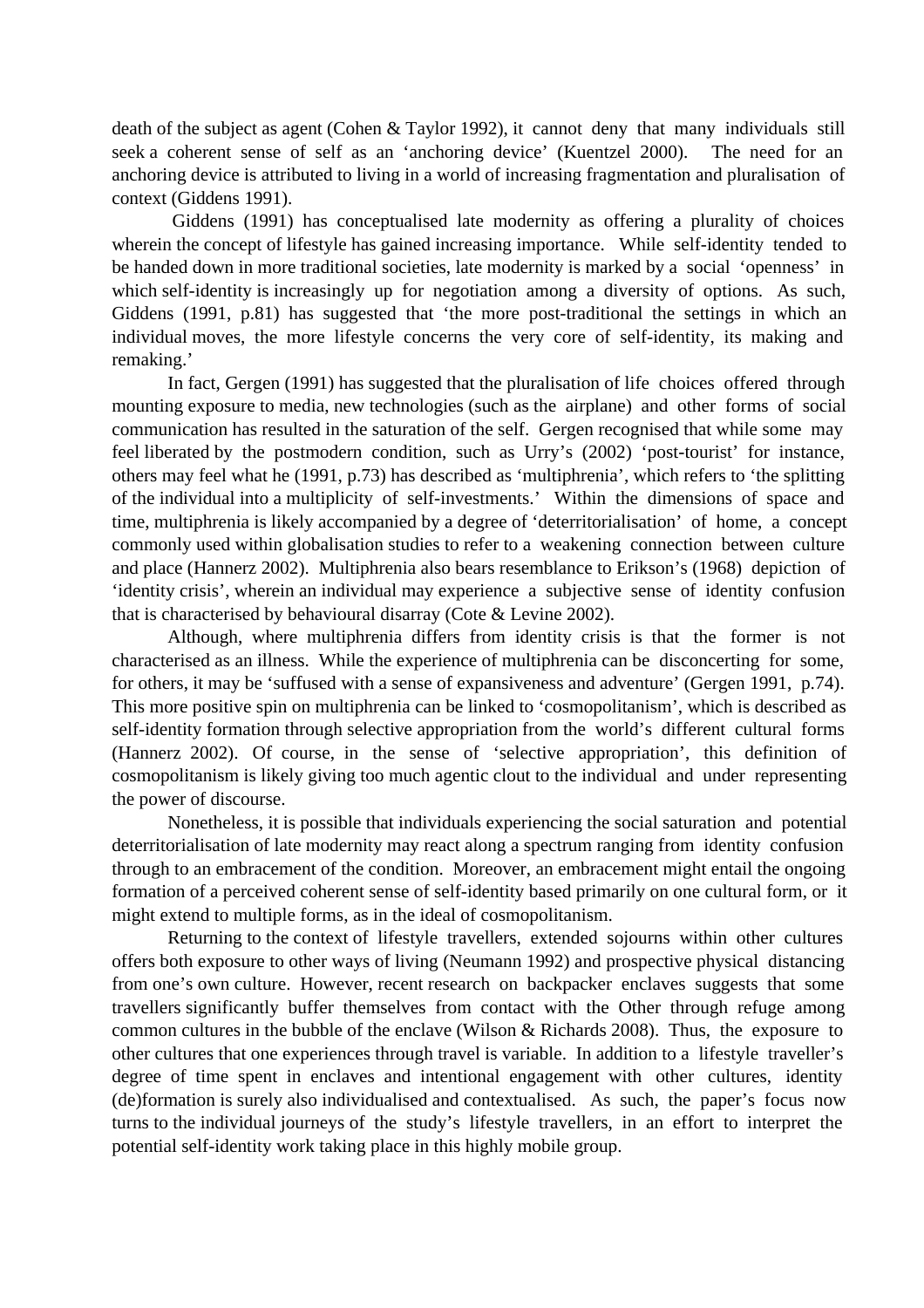### **Study methods**

The author, with several years prior long-term travel experience himself, conducted indepth, semi-structured interviews with twenty-five lifestyle travellers, while engaging in participant observation, over three months in northern India and southern Thailand from July to September 2007. The criteria used for selecting lifestyle travellers was a fluid combination of selfdefinition of travel as one's lifestyle and multiple trips of approximately six months or more. Multiple trips of approximately six months or more ensured that the individual had adopted the travel lifestyle for a significant life period and had the opportunity to reflect on her/his reasons for travel outside of the travel context.

Data from the interviews pertaining to self-identity work was part of a wider inquiry, which focused on why the respondents travel as a lifestyle and the subjective meaning(s) they may have placed upon their travels. The data was thematically analysed, from which self-identity work emerged as a major theme underpinning the interviewees' travel motivation. While this paper endeavours to deconstruct the personal, lived experiences of the respondents, Elsrud (2001, p.599) rightfully points out that from the interviewees' emic perspectives, the 'experiences are as valid and real to them as the construction is to the researcher.'

India and Thailand were selected as sites for the study based on India's well-established reputation as a lifestyle travel pinnacle, largely due to its association with counterculture discourse in the 1960s (Tomory 1996), and the growth of Thailand as an alternative lifestyle destination in recent decades (Westerhausen 2002). The respondents were approached mainly within backpacker cafes, budget guesthouses and budget island resorts, a method also used by Sorenson (2003) and Davidson (2005). The lifestyle travellers ranged in age from twenty-three to fifty with education levels spread from high-school dropouts through postgraduate certifications. The sample was nearly evenly divided between females and males and spans thirteen nationalities with a scope of long-term travel experience from three to seventeen years.

#### **From a stronger sense of self-identity to self- identity confusion**

It is critical to note that while some respondents were conscious of their self-identity work, others alternatively became aware of the work retrospectively at various points during their travels, with some only reflecting upon it lucidly for the first time during the interview. Nonetheless, self-identity (re)construction emerged as an important factor underlying why many of the individuals travel as a lifestyle. Of course, the lifestyle travellers used different words in describing the process, often using clichéd phrases such as 'searching for self', 'finding my self', and 'learning about my self', amongst others, as indicators of the self-identity work that takes place. For example, as Julie (German, 27), commented from her temporary position as a scuba divemaster in southern Thailand, 'I found my self during the travelling. That's for sure. I know now what I want, what is important for me, what I don't need.'

Within the self-identity work, there was much variation as to whether the lifestyle travellers felt that their travels were resulting in a more coherent sense of self-identity, such as for Julie, or not. Also among those who perceived a stronger sense of self-identity through travel was Tamara (Canadian/Indian, 34), an interviewee that had been travelling for the last seventeen years, who remarked:

I'm quite certain that I would not have been able to arrive at the solid sense of self that I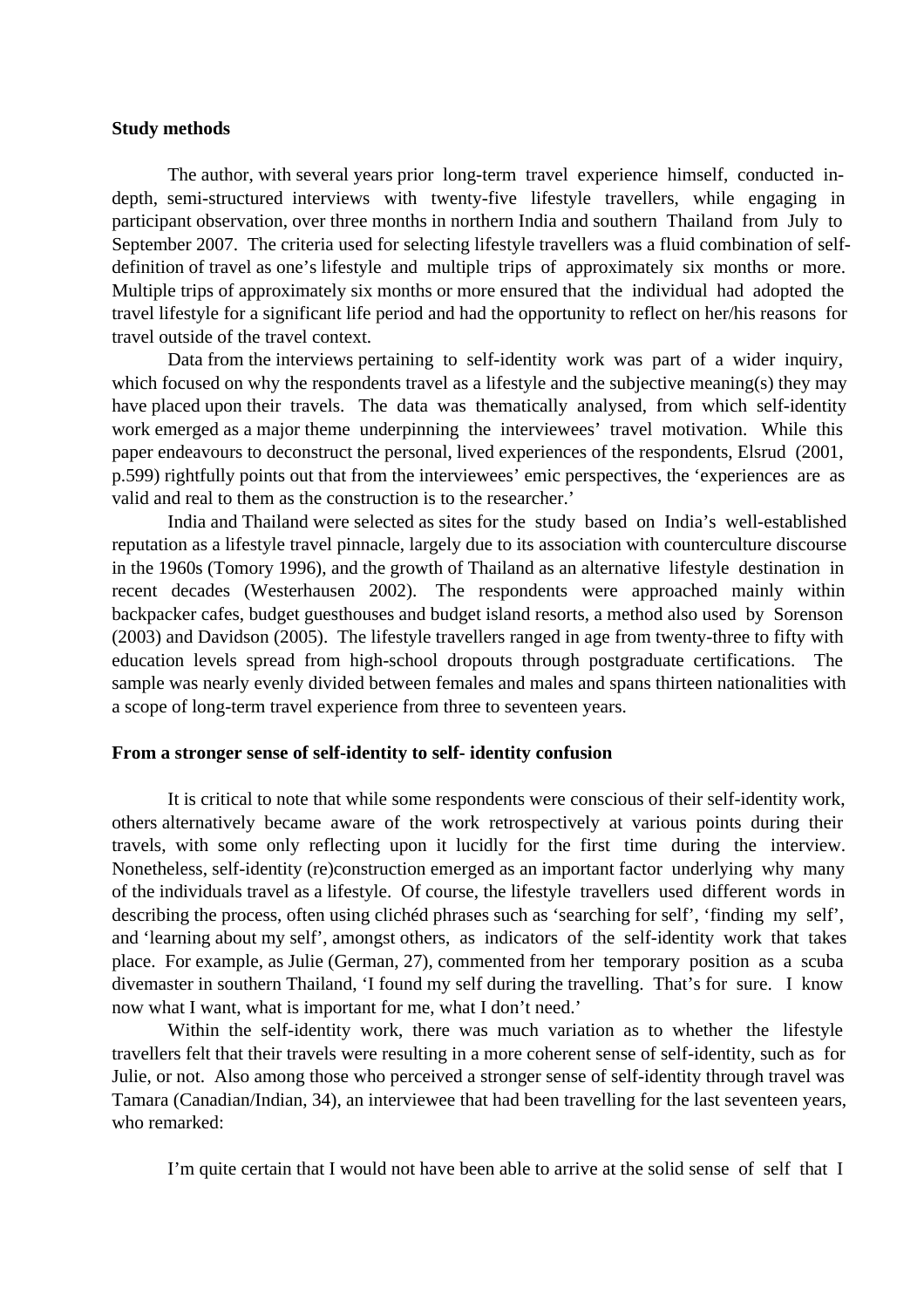now feel inside and out without having travelled. Because travelling gives you freedom of space and time to even meet the self, right, because you're completely out of anything familiar.

Space and time away from what is familiar theoretically becomes replaced by space and time with the unfamiliar, or the Other. As mentioned previously, voluntary contact with multiple cultures may afford some individuals an image of cosmopolitanism, which while this might be criticised as a narcissistic and privileged position, is present nonetheless. As Alec (Scottish, 34), another traveller of seventeen years with no intentions of ceasing the travel lifestyle suggested:

You just become broader, you learn about so many things. Every culture on the planet has something rich and diverse to offer, so you pick up little bits and pieces of them, which I suppose you just integrate into yourself as you just go along, consciously or subconsciously.

 Alec adroitly noted not only how a feeling of cosmopolitanism can be derived from appropriating images from different cultures, but also how self-identity work can take place consciously or subconsciously. For a few of the respondents in which self-identity work was not consciously noted, there seemed to still be a searching element to the individuals' travels, yet perhaps more ambivalent and confused. Barry (English, 32) attested to feeling:

I'm always going to be searching because I do think I'm missing something and I don't know what it is and I'll know when I find it, and I will keep travelling as long as it makes me happy and as long as I think there's something out there.

Barry stressed what he perceived as a weak attachment to his family and friends in England. This self-professed deterritorialisation coincided with Barry's commitment to maintain an open-ended search through his travels.

Another respondent, Laura (Canadian, 28), who after considerable reflection during the interview openly acknowledged confusion regarding her self-identity, was not as optimistic about travel as a vehicle for her 'self-fulfilment'.

I'm almost thirty and I feel like I just graduated but I'm ten years older and I have no idea where I want to go and what I want to do. I'm feeling a bit lost. I mean I've been trying to figure it out for the last five years [through travel] by talking to different people and getting their opinions. Just sort of trying to get an epiphany.

Laura's openness regarding self-identity confusion was quite atypical among the respondents. While it was common, and possibly self-affirming, for respondents to claim a coherent sense of self-identity, it is not surprising that it was rare for an individual to volunteer her or his self as struggling with a confused sense of self-identity, at least at that moment. Alec (Scottish, 34) summarised how experiencing a saturation of images from other cultures once lead him to a feeling of being lost.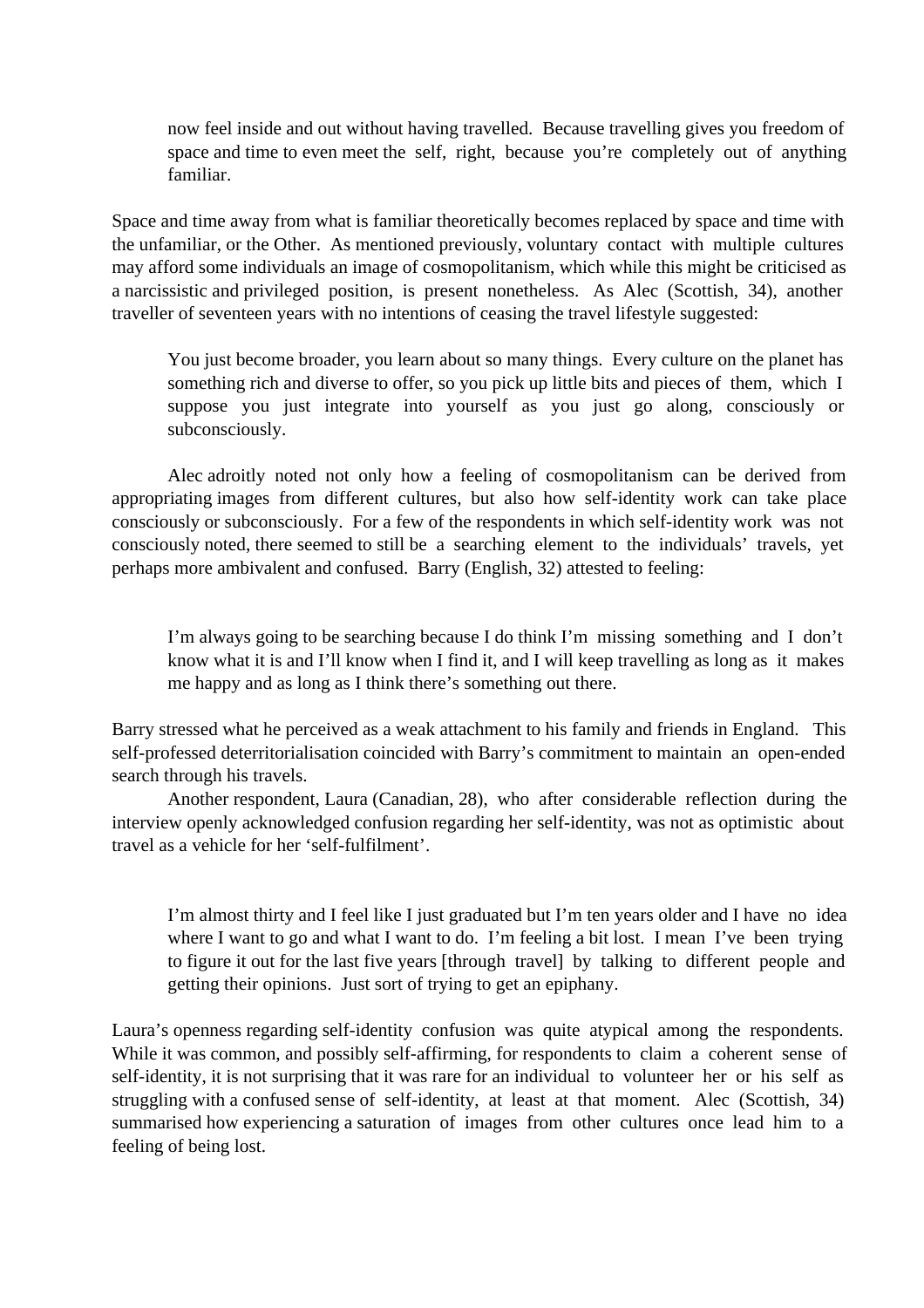It's like a double-edged knife in some ways, in some ways it's really giving you that sense [of self] because you're getting a lot of experiences that are shaping who you are, but at the same time, I was doing so much of it, so much travelling. Then, you're like, ok, where do I? – you're like swimming amongst it. And that's one of the dangers of too much travelling, I would say, getting kind of really lost in it.

Thus, prolonged exposure to other cultures can be assimilated in different ways by different individuals. While one person may feel that travel has helped in forming a more coherent sense of self, another's experience may have lead to a sense of self-identity confusion.

## **Conclusion**

Indeed, the prospect of subjectively 'finding one's self' through travel may not be as clearcut as travel brochures like to suggest. Even without travel as one's lifestyle, the social saturation of late modernity can lead many individuals to a fragmented sense of self-identity (Gergen 1991). However, as implied by Giddens (1991), the more post-traditional a setting, such as the multiple cultural settings provided by a long-term travel lifestyle, the more that lifestyle is likely to concern questions of self-identity.

While not all of the lifestyle travellers interviewed for this study focused on self-identity work as a primary theme underlying their respective journeys, most of the respondents did identify the travel lifestyle as a context in which they experienced a sense of self-identity (de)formation. Within the latter, while some respondents welcomed a more unified sense of selfidentity through travel, reflecting cosmopolitanism, others experienced a quite opposite effect. For some, the multiple cultural images and ways of living invested in through travel instead contributed to a sense of self-identity confusion, sometimes described as a feeling of being lost.

Globalisation continues to permeate traditional ways of life, disembedding cultural forms not only for touristic consumption, but also for others with less mobility. As such, the experiences with self-identity of the lifestyle travellers interviewed in this study may offer a window to broader social changes taking place that will continue to fuel the growth of posttraditional lifestyles. With an ever-expanding array of images available with which one may attempt to build a sense of self-identity, late modernity can present challenging circumstances for those who wish to try to resolve, rather than play with, questions of self.

# **References**

Ashmore, R.D. and Jussim, L. 1997, 'Toward a Second Century of the Scientific Analysis of Self and Identity', pp.3-19 in R.D. Ashmore & L. Jussim *Self and Identity: Fundamental Issues*, Oxford University Press, New York

Cohen, S. and Taylor, L. 1992, *Escape Attempts: the Theory and Practice of Resistance to Everyday Life*, Routledge, London

Cote, J.E. and Levine, C.G. 2002, *Identity Formation, Agency, and Culture: A Social Psychological Synthesis*, Lawrence Erlbaum Associates, Mahwah

Davidson, K. 2005, 'Alternative India: Transgressive Spaces', pp. 28-52 in A. Jaworski & A.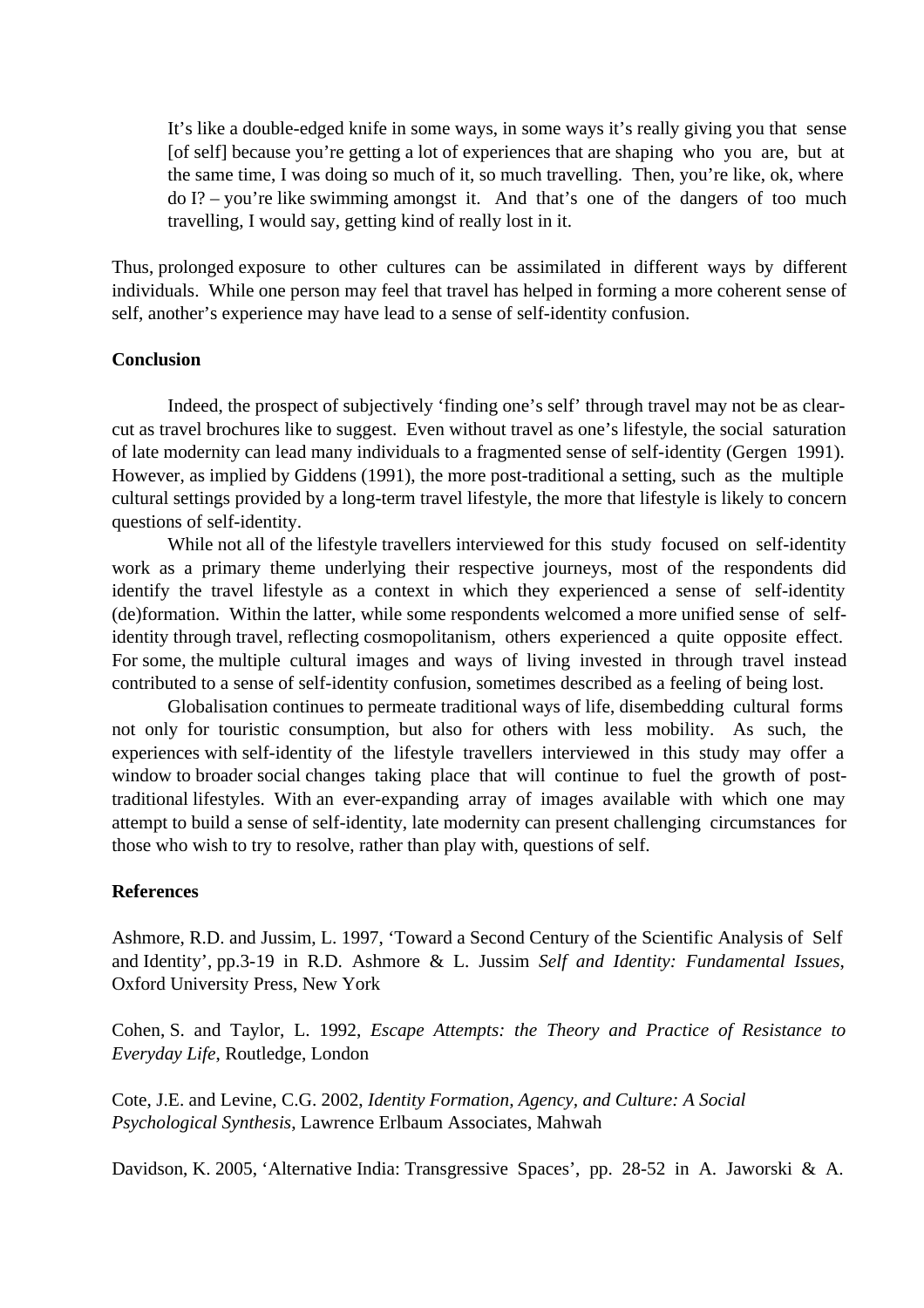Pritchard *Discourse, Communication and Tourism*, Channel View Publications, Clevedon

Desforges, L. 2000, 'Traveling The World: Identity and Travel Biography', *Annals of Tourism Research*, vol.27, no.4, 926-945

Elsrud, T. 2001, 'Risk Creation in Traveling: Backpacker Adventure Narration', *Annals of Tourism Research*, vol.28, no.3, 597-617

Erikson, E.H. 1968, *Identity: Youth and Crisis*, W.W. Norton & Company, New York

Galani-Moutafi, V. 2000, 'The Self and the Other: Traveler, Ethnographer, Tourist', *Annals of Tourism Research*, vol.27, no.1, 203-224

Gergen, K.J. 1991, *The Saturated Self: Dilemmas of Identity in Contemporary Life*, BasicBooks, **USA** 

Giddens, A 1991, *Modernity and Self-Identity: Self and Society in the Late Modern Age*, Polity Press, Cambridge

Graburn, N. 1983, 'The Anthropology of Tourism', *Annals of Tourism Research*, vol.10, no.1, 9- 33

Hannerz, U. 2002, 'Where We Are and Who We Want to Be', pp. 217-232 in U. Hedetoft & M. Hjort *The Postnational Self: Belonging and Identity*, University of Minnesota Press, Minneapolis

Holland, D. 1997, 'Selves as Cultured: As Told by an Anthropologist Who Lacks a Soul', pp. 160- 190 in R.D. Ashmore & L. Jussim *Self and Identity: Fundamental Issues*, Oxford University Press, New York

Kuentzel, W.F. 2000, 'Self-Identity, Modernity, and the Rational Actor in Leisure Research', *Journal of Leisure Research*, vol.32, no.1, 87-92

Neumann, M. 1992, 'The Trail Through Experience: Finding Self in the Recollection of Travel', pp. 176-201 in C. Ellis & M.G. Flaherty *Investigating Subjectivity: Research on Lived Experience*, Sage Publications, Newbury Park, California

Sorensen, A. 2003, 'Backpacker Ethnography', *Annals of Tourism Research*, vol.30, no.4, 847- 867

Tomory, D. 1996, *A Season in Heaven: True Tales from the Road to Kathmandu*, Thorsons, London

Uriely, N., Yonay, Y. and Simchai, D. 2002, 'Backpacking Experiences: A Type and Form Analysis', *Annals of Tourism Research*, vol.29, no.2, 520-538

Urry, J. 2002, *The Tourist Gaze*, 2nd Edition, Sage Publications, London